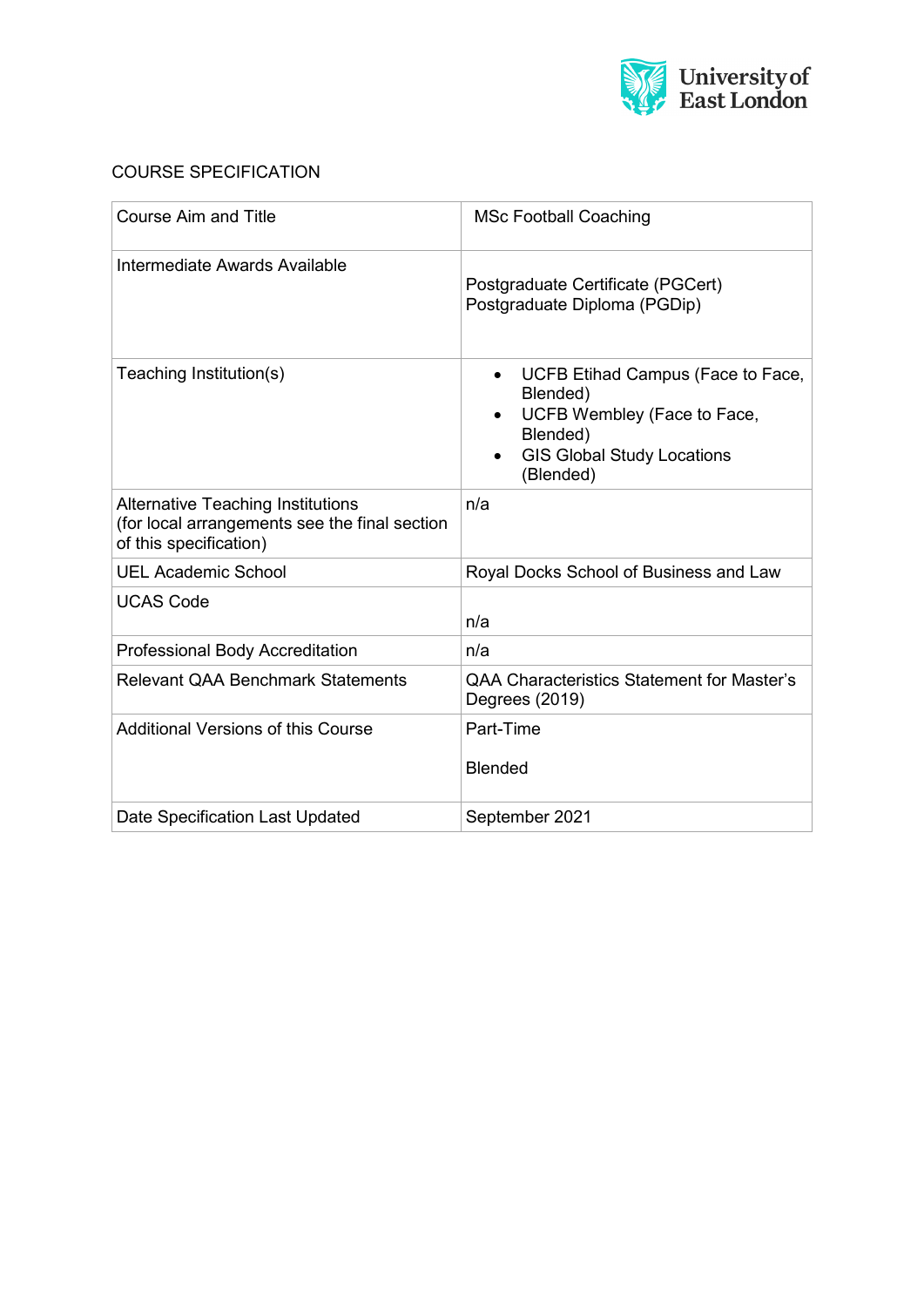

#### Course Aims and Learning Outcomes

The main educational aims of the course are to:

- Provide opportunities for students to solve complex problems related to the football industry.
- Develop the students' capacity to critically interrogate theories that inform football coaching and analysis principles and practice in a football context.
- Develop systematic knowledge and understanding of the theory and practice of coaching and training to enhance football performance.
- Create an environment in which students are able to relate theory to practice, solve problems creatively, apply new and existing skills, and demonstrate awareness of emerging issues in football.
- Equip students with a range of research skills necessary to design and conduct applied research in a football context.
- Evaluate critically current research and advanced scholarship in the discipline' or 'to evaluate methodologies and develop critiques of them and, where appropriate, to propose new hypotheses.

What you will learn:

## Knowledge

- Explore concepts underpinning a personal coaching philosophy
- Apply and justify football coaching models and frameworks and critique approaches within football coaching practice
- Explore and critically review components underpinning sound reflective processes in football coaching
- Evaluate the theory and practice of football coaching for performance enhancement.
- Demonstrate synthesis of knowledge and skills to devise an appropriate design for applied investigations to be used in addressing topics and issues in the football industry
- Articulate high levels of expertise in selecting methodologies and in conducting an applied project that addresses sport industry complexities and issues.

## Thinking skills

- Scrutinise personal processes in relation to planning and delivery of sessions
- Demonstrate how to apply tactical and strategic skills to complex football problems
- Articulate high levels of expertise in selecting methodologies and in conducting an applied project that addresses sport industry complexities and issues.
- Scrutinise the planning and delivery of coaching sessions in relation to key performance indicators relevant to the coaching context.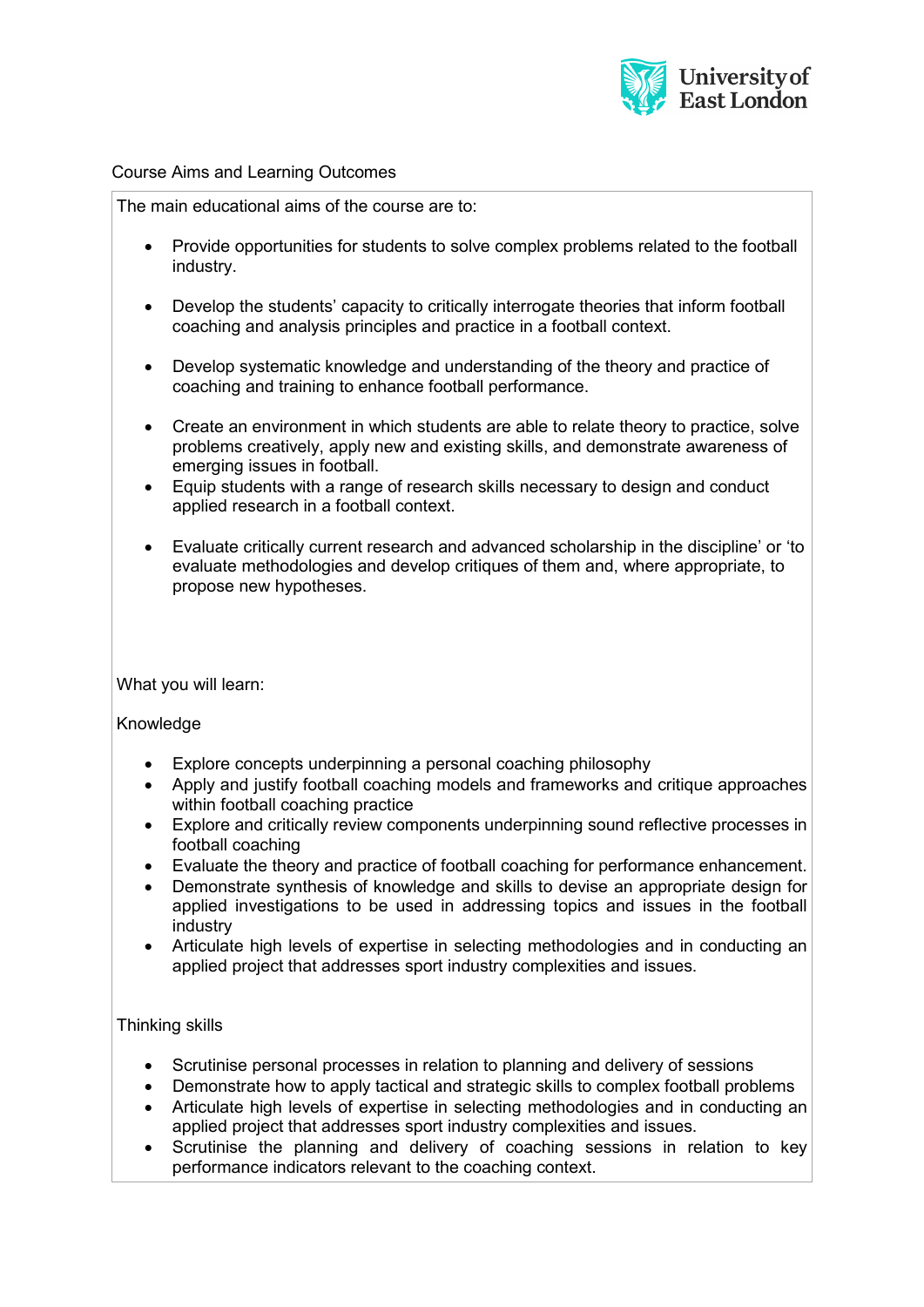

- Critically evaluate theoretical and applied performance analysis practices in varied contexts
- Evaluate the impact of reflection on the development of footballing knowledge
- Apply cognitive skills of critical reasoning, interpretation and debate with regards to published literature and research

Subject-Based Practical skills

- Critically evaluate personal process and the impact on performers using sound objective methods
- Communicate effectively both in writing and electronically as well as showing listening skills, the ability to present and negotiate with team members.
- Demonstrate a critical understanding of principles of play, levels of critical thinking, analysis and decision-making
- Engage in critical thinking, analysis, synthesis and decision-making.
- Evaluate topics and issues within a sports context to make meaningful recommendations for the sector

Skills for life and work (general skills)

- Identify and critically evaluate areas for personal and professional development to improve effectiveness relative to personal contexts and roles
- Critically reflect on professional competence to inform personal and professional growth
- Demonstrate a range of leadership and communication skills in a football context
- Demonstrate effective feedback and communication, underpinning by evidenced based approaches
- Communicate and analyse personal reflective processes and skills
- Demonstrate an ability to effectively plan, design, monitor and present an applied investigation
- Demonstrate an effective use of computer-aided research skills
- Critically reflect upon the perception of social competence within coaching practice in order to compose an action plan for future development of coaching practice.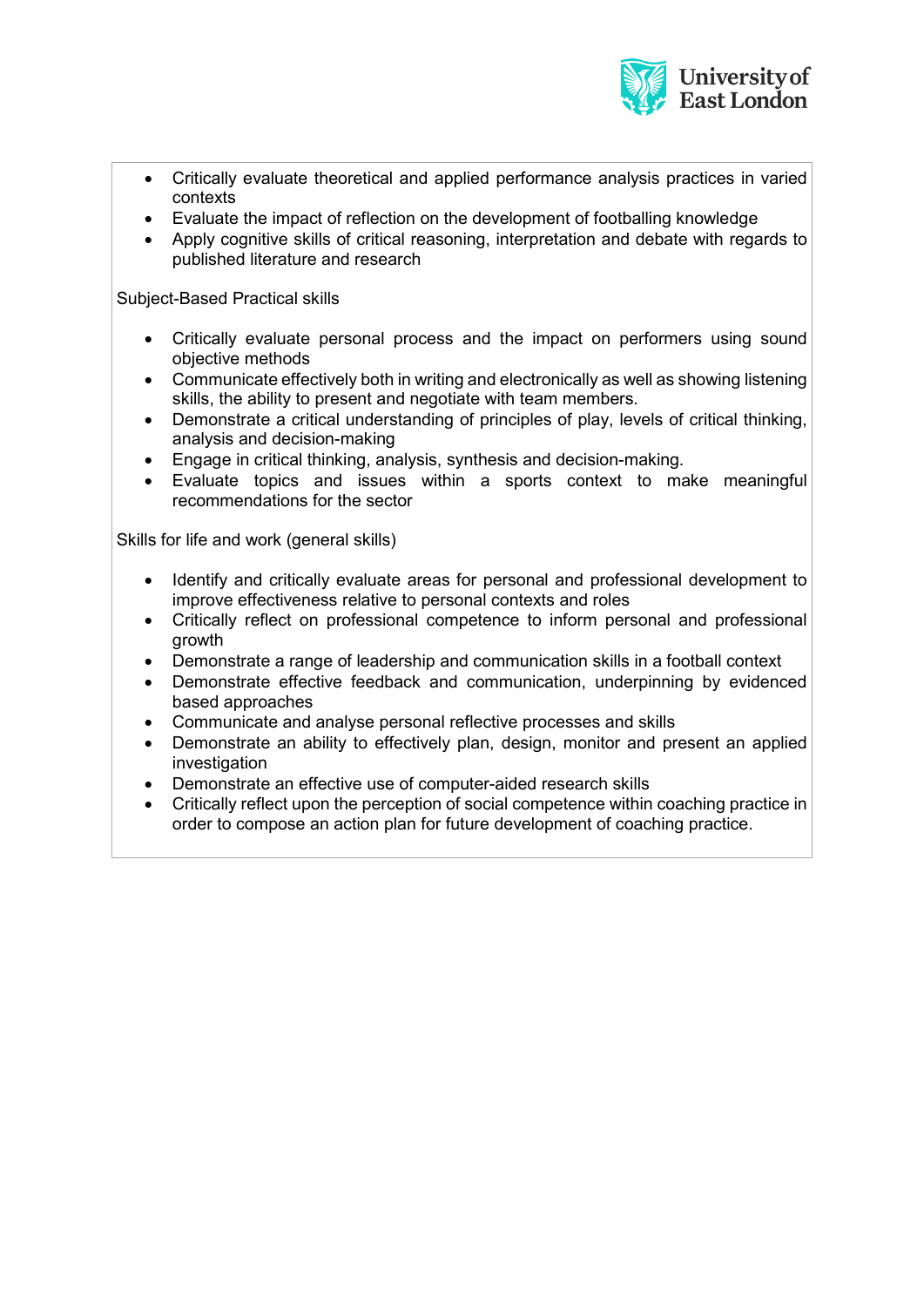

## Learning and Teaching

This course is delivered at excellent professional sporting venues similar to those in which students aspire to work. A diverse range of learning and teaching approaches are used as appropriate to each module. Across the course, students benefit from regular contact through lectures, seminars, workshops, tutorials and practical sessions. In addition to timetabled classes for each module, students will also attend a weekly personal tutorial session. Some of these tutorial meetings will be conducted in a group, with others conducted one-to-one contact with a tutor. Proactive use of the VLE and mobile technologies engage students with the broader knowledge base upon which the course is built. Integration of theory and practice is consistently emphasised to support authentic learning, wherever possible utilising problem-based approaches, live case studies, client challenges and practical coaching sessions.

## **For students on Campus:**

The teaching and learning strategy is designed to be interactive and participative. To make the most of the module, all students are expected to prepare for, and engage with, the full range of learning opportunities and resources provided. Lectures are tutor-led and used to guide students through the key concepts. Seminars and workshops provide the opportunity to explore ideas in more depth and to apply ideas to real-life situations through case studies and other activities by means of collaborative learning and discussion.

Progression through the module will also involve guided and independent study by the individual. This will take various forms including, but not restricted to, reading, case-study analysis and reflection. Self-study in areas of special interest to the student will be encouraged.

The assessment strategies aim to enhance student engagement through involvement in informal formative assessments in a seminar/workshop setting, building progressively to summative assessments. Informal feedback on these formative assessments will be provided to students within the seminars and workshops. Formal written feedback on the summative assessments will be provided

## **For Blended Students:**

This programme will be delivered in two ways. Firstly, and in the main, students will receive materials via the online UCFB learning platform, where students work through structured lessons with the information provided in each session based on the core module content, to introduce key information and concepts. In some cases, this replaces the traditional format of a lecture and seminar. Concepts and ideas are then tested via case studies, reflective practice and online forums.

Learning will predominantly occur through online content; however, each module will have several live sessions that will be focused on the clarification and expansion of key concepts. These sessions are playing a key role in providing a platform fostering a community of learning between tutor and students. Overall student will receive a minimum of 2 hours per week face-to-face.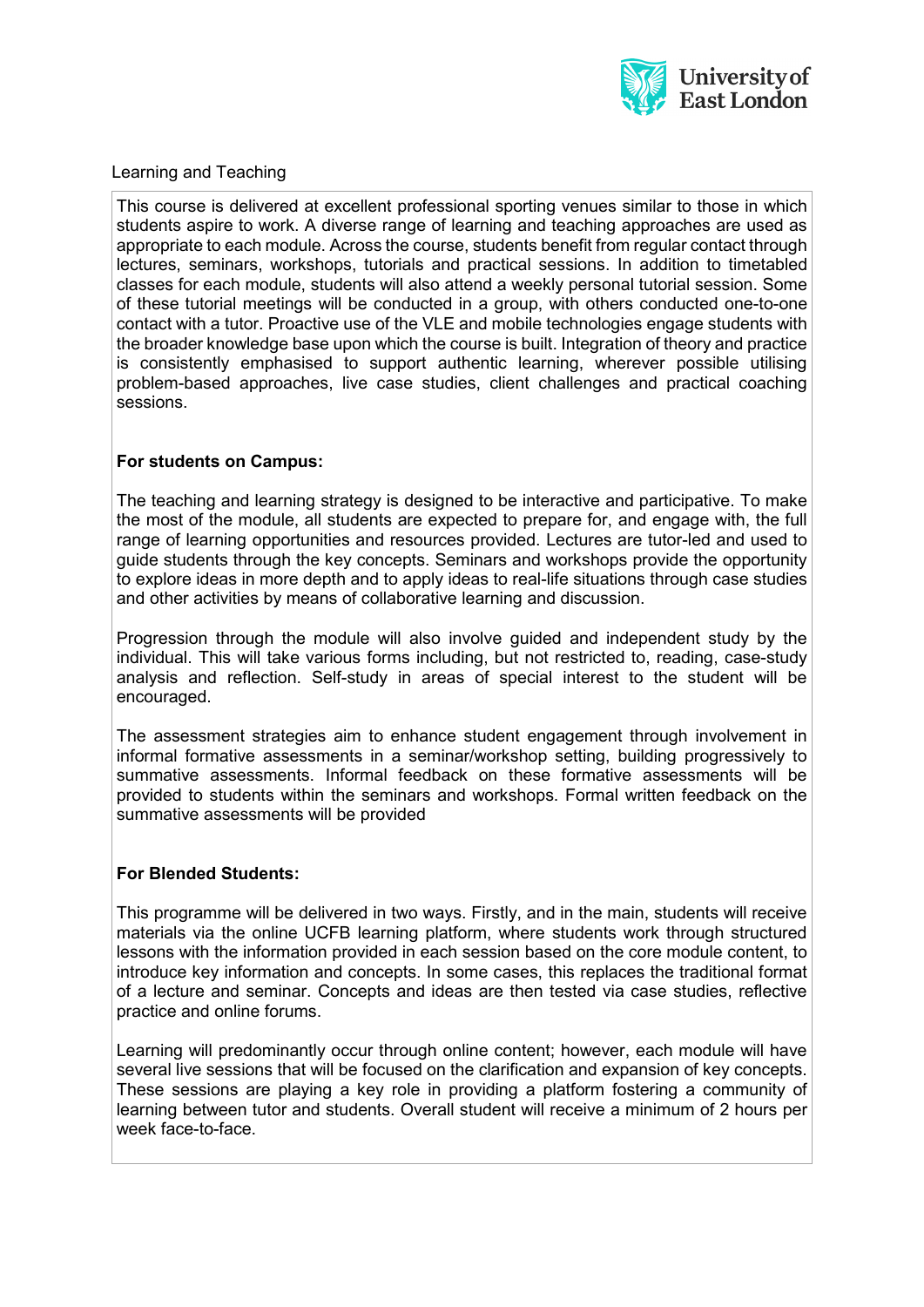

Secondly, students will attend short but intense blocks of taught face to face lectures, seminars, workshops and practical sessions at two points during the academic year. During these sessions, students will have the opportunity to have contact with academics and practitioners immersed in the football industry. During taught blocks, students will be involved in tutor lead coaching sessions before delivering sessions with their peer group which can/ will form part of the assessment process dependent on the module being taught. Whilst face to face blocks may not be directly delivered in line with all modules, the content from these modules may well underpin and support the learning and assessment process. Equally, the experiences within the face to face elements way well support the completion of other modules.

Clear links will be made between online learning activities and discussion activities and formative support of the students' assessed work (feed-forward) and detailed feedback on work that has been completed will be provided via virtual meetings between the student and tutor. Further formative assessment opportunities will be provided during face to face coaching sessions and via online discussion activities in which students will be encouraged to share thoughts with each other and with the tutor.

Knowledge is gained through a combination of lectures, seminars, practical sessions, workshops and guided reading, and where required possibly supplemented by guest speakers and field visits. There is a need to apply concepts or frameworks to contextual situations.

Thinking skills are enhanced through a range of interactive activities such as practical coaching sessions (in personal and course contexts), video and performance analysis, group work, participation observation, session planning, live debates, critical reflection and applying concepts to solve problems or evaluate scenarios. This will be supported via individual and groups tasks and online forums.

Subject-based practical skills are acquired through assessments, reflection upon the practical delivery of coaching and coaching-related responsibilities, mentoring, observation, evaluation of qualitative and quantitative data and critical reflection whilst using justified reflective cycles.

Skills for life and work are developed using in-session group and individual scenario exercises, written assignments, and oral presentations.

Also, the student is expected to undertake independent study to enable them to achieve the learning outcomes by completing core and recommended readings, take-home tasks, and relevant research and scholarly activities.

Assessment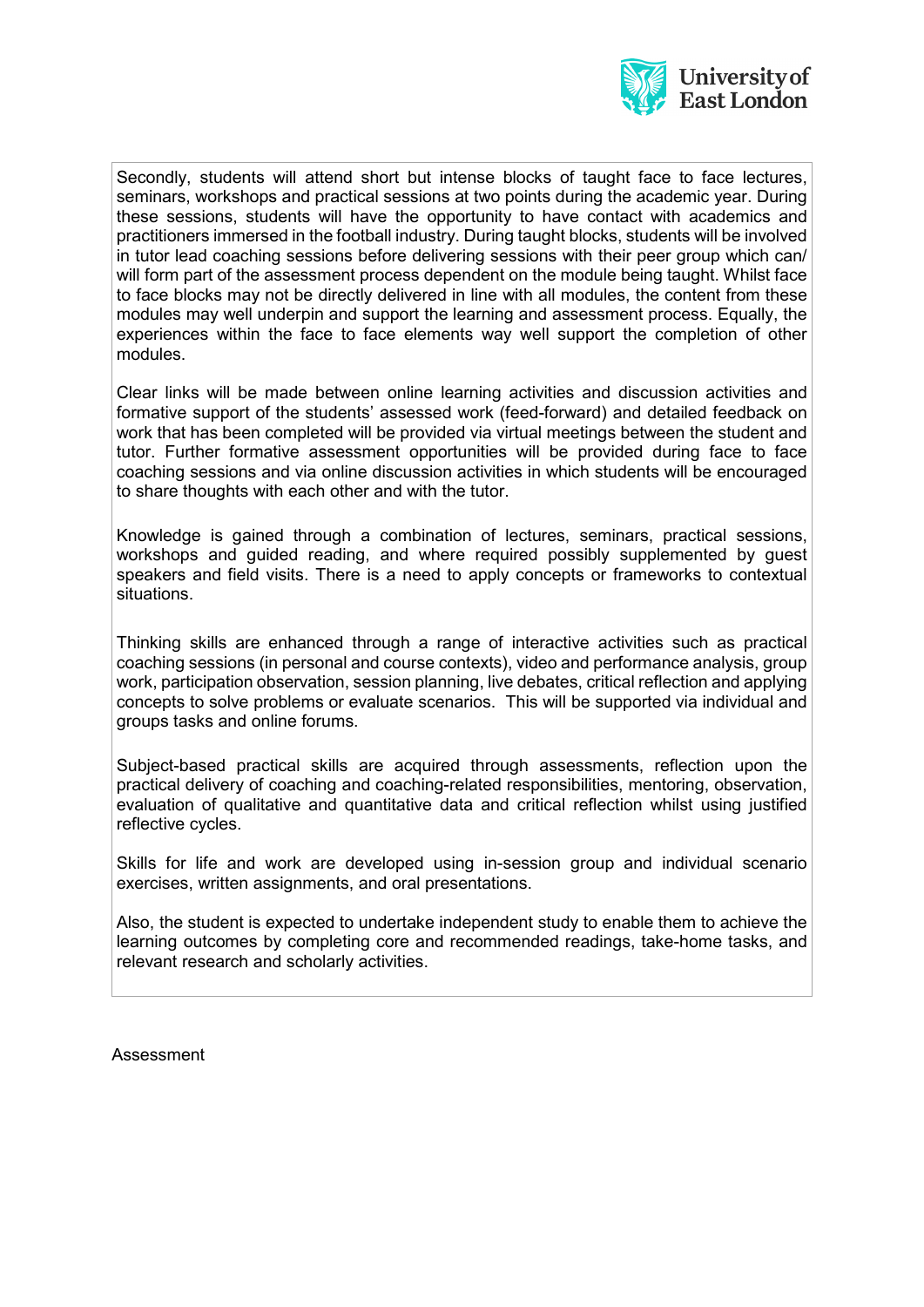

A range of assessment types are used across the course, as appropriate to each module. Assessment is predominantly continuous, employing items that will include academic essays, reports, presentations, portfolios, reflective writing as well as practical coaching sessions. Applied assessment tasks are used as far as possible to enable students to link theory with practice, thereby assessing knowledge and understanding alongside subjectspecific skills and key skills.

Work or Study Placements

n/a

Course Structure

All courses are credit-rated to help you to understand the amount and level of study that is needed.

One credit is equal to 10 hours of directed study time (this includes everything you do e.g. lecture, seminar and private study).

Credits are assigned to one of 5 levels:

- 3 Equivalent in standard to GCE 'A' level and is intended to prepare students for year one of an undergraduate degree course.
- 4 Equivalent in standard to the first year of a full-time undergraduate degree course.
- 5 Equivalent in standard to the second year of a full-time undergraduate degree course.
- 6 Equivalent in standard to the third year of a full-time undergraduate degree course.
- 7 Equivalent in standard to a Masters degree.

Courses are made up of modules that are each credit weighted.

The module structure of this course:

| Level | <b>UEL</b><br><b>Module</b><br>Code | <b>Module Title</b>                                                   | <b>Credit</b><br>Weighting | <b>Core/Option</b> | <b>Available</b><br>by<br><b>Distance</b><br>Learning?<br>Y/N |
|-------|-------------------------------------|-----------------------------------------------------------------------|----------------------------|--------------------|---------------------------------------------------------------|
|       | UO7005                              | <b>Applying Football Principles:</b><br><b>Tactics and Strategies</b> | 30                         | Core               | N                                                             |
| 7     | <b>UO7008</b>                       | Philosophy in the Coaching<br><b>Process</b>                          | 30                         | Core               | Y                                                             |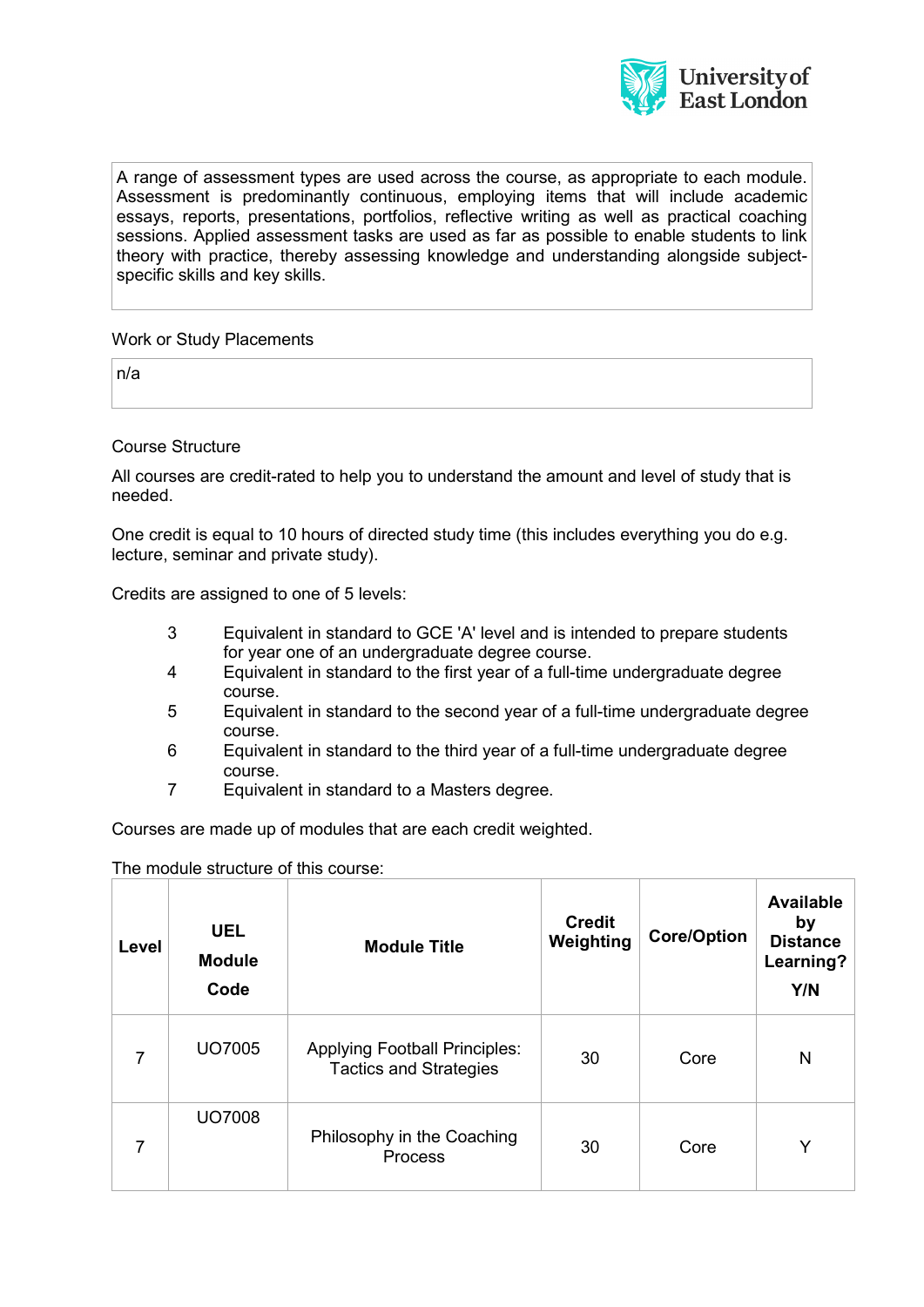

|   | UO7001        | Analysis of Football Coaching<br>Practice     | 30 | Core   | N |
|---|---------------|-----------------------------------------------|----|--------|---|
| 7 | <b>UD7010</b> | <b>Global Sports Leadership</b>               | 15 | Core   |   |
| 7 | <b>UO7004</b> | Applied Research Project and<br>Placement     | 45 | Core   |   |
|   | UO7007        | Match and Performance<br>Analysis in Football | 30 | Option | Y |
|   | UO7003        | <b>Applied Reflective Practice</b>            | 30 | Option |   |

*Please note: Optional modules might not run every year, the course team will decide on an annual basis which options will be running, based on student demand and academic factors, in order to create the best learning experience.*

Additional detail about the course module structure:

n/a

A core module for a course is a module which a student must have passed (i.e. been awarded credit) in order to achieve the relevant named award. An optional module for a course is a module selected from a range of modules available on the course.

The overall credit-rating of this course is 180 credits. If for some reason you are unable to achieve this credit you may be entitled to an intermediate award, the level of the award will depend on the amount of credit you have accumulated. You can read the University Student Policies and Regulations on the UEL website.

Course Specific Regulations

n/a

Typical Duration

It is possible to move from full-time to part-time study to accommodate any external factors such as financial constraints or domestic commitments. Many of our students make use of this flexibility and this may impact on the overall duration of their study period.

The expected duration of this course is 1 year full-time or 2 years' part time.

#### Further Information

More information about this course is available from:

- The UCFB web site (www.ucfb.ac.uk)
- The course handbook
- Course Leader